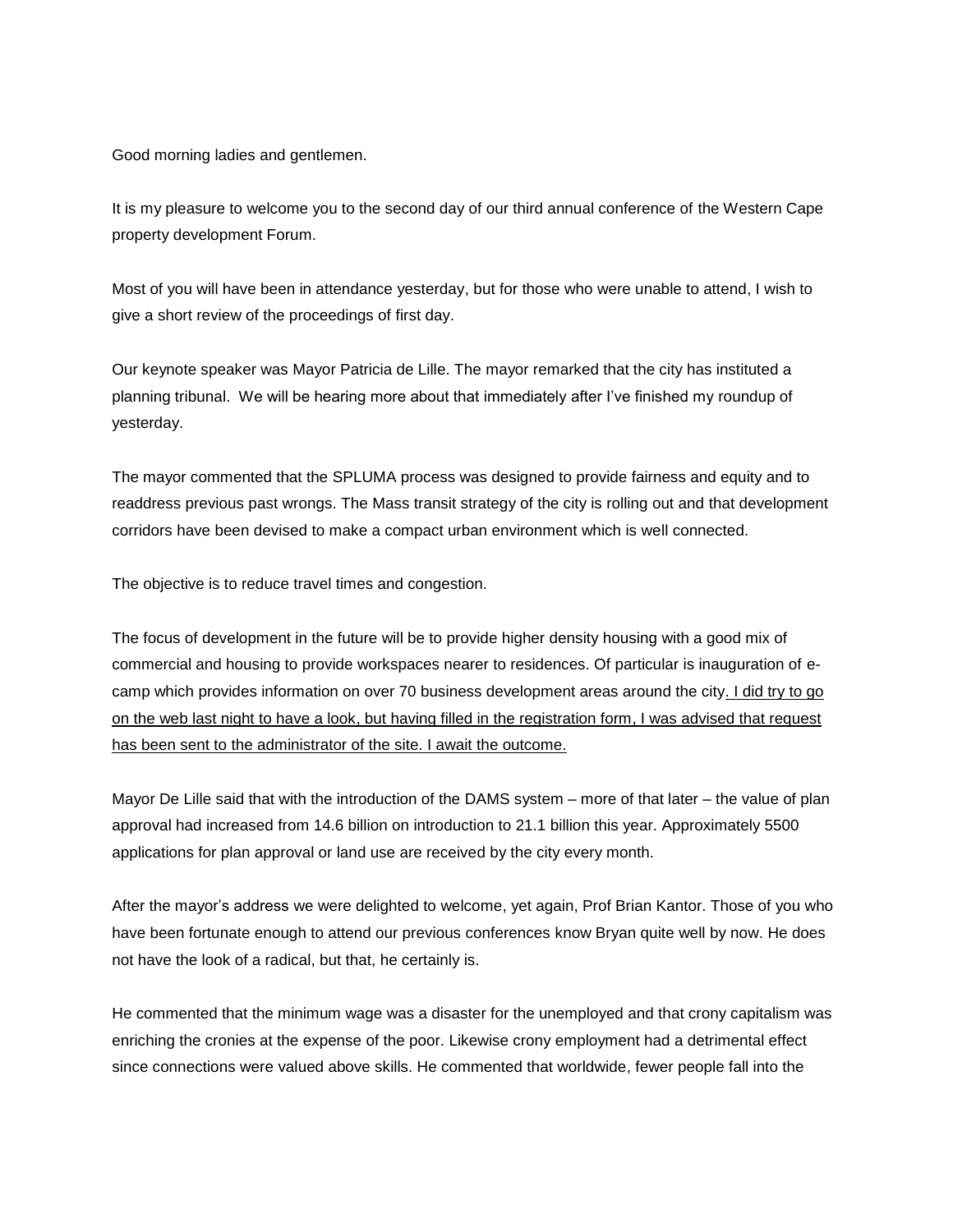poverty category of earning less than two dollars a day, than was the case 30 years ago -- in spite of the recession.

Billions have escaped from poverty in the Far East and that has been the result of creating economic freedom, the benefits of which still have to arrive at the African continent.

South Africa grew at approximately 5% between 2003 and 2008 but bank credit was growing at 30% per annum. This level of bank credit extension was unsustainable.

Prof Kantor remarked that the reserve bank has made serious errors in increasing interest rates and attempt to rein in inflation.

However, our current inflation is not caused by excess demand over supply but it is as a result the falling Rand resulting in the increase in imported costs and the drought. The raising of interest rates will do nothing to stem the inflationary increases but will inhibit economic growth.

He cited Pres Zuma, Minister Aaron Motsoaledi, Julius Malema and the Reserve bank governor Lesetja Kganyago as examples of persons impeding the growth of the economy.

He suggested that income tax on companies should be abandoned and the payroll tax should be implemented.

Effectively the company tax would be paid by the shareholders and owners upon distribution. This would allow companies to retain funds for further investment. He concluded that the most effective way of assisting the poor was to provide direct cash grants to those in need. Unfortunately, in his view, the government does not trust the poor to exercise good judgement.

Next was Prof Marius Ungerer a gave a very clear presentation of the National development plan. He commented although the plan was not perfect it is already being implemented and that it has been fully accepted by the government and the ruling party. He cited examples of the plan being implemented and also that it will have its first review this year.

Prof François Verily, again a popular presenter at our conferences, reiterated his view that the poor are still hemmed in by the 40 x 40 x 40 rule being 40  $m<sup>2</sup>$  of housing 40 km from the job and 40% of the income being spent on travel.

He commented that it's not only the highest and best use that should be considered on land development but factors such as the environment, social and heritage issues should also be considered. Property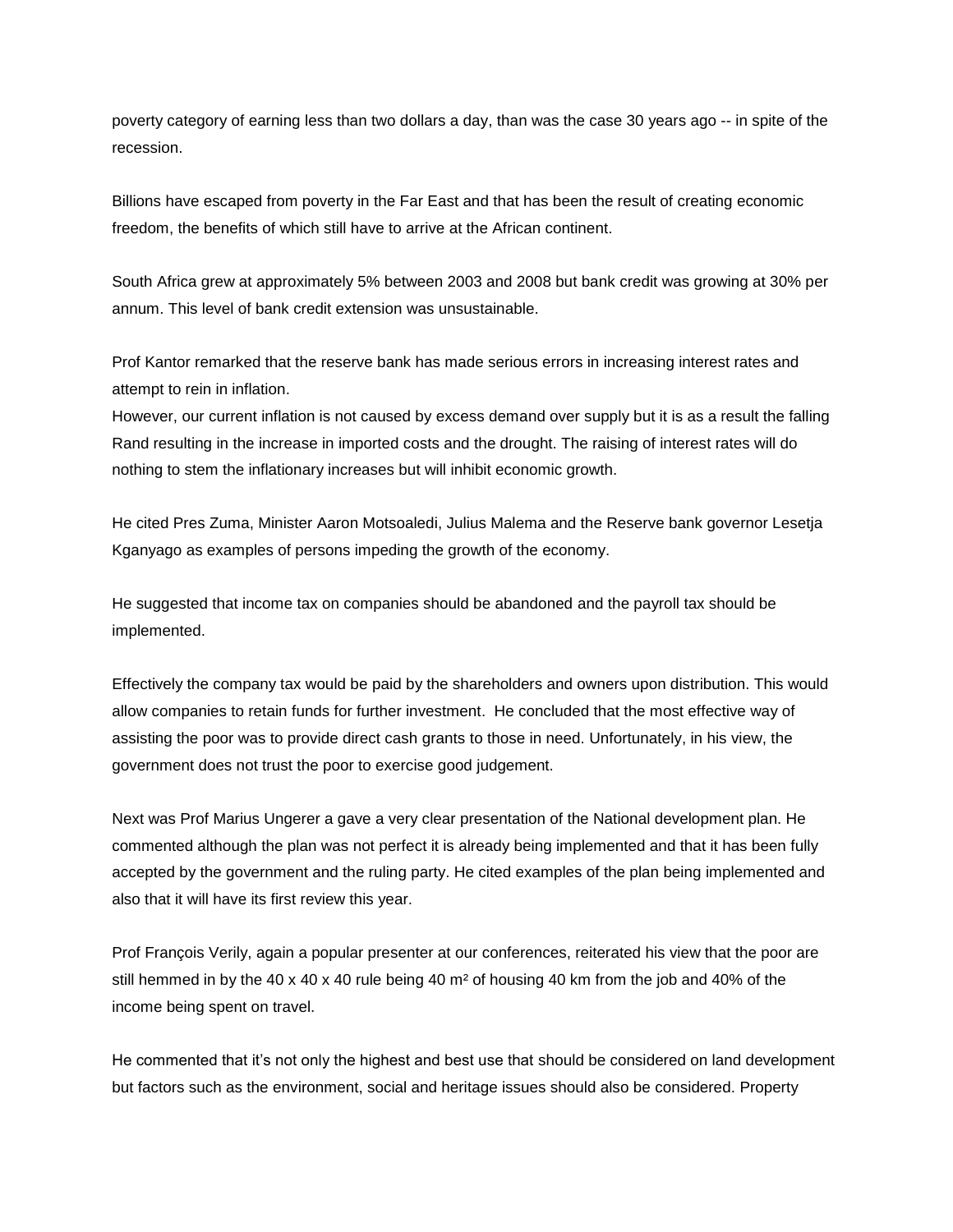should be developed in accordance with user needs. There is also an investment market to be considered and those needs have to be catered for. Transportation is a major issue owing to the distances of the residents of the townships from their places of work. Regional shopping centres and work areas should be encouraged.

After lunch Meyer de Waal introduced us to a financing supplement system for funding housing for those earning between 3,500 and 15,000 per month. The system is known as Flisp. Essentially it provides a grant on a mortgage offered to lower income earners. The system is not well known and Meyer had met resistance even at the banks although they had an opportunity to reduce their risk on loans by taking advantage of the system.

Frank Cummings gave us a presentation development charges and housing affordability. The interesting statistics are that debt costs amount to 77.8% of the monthly income of South Africans.

We in South Africa are the most indebted people in the world. The average age when a South African can afford to buy a house is 37 years.

80% of the gross value added in the country is generated in the cities that occupy only 6% of the landmass. Julius – perhaps you better go and ask the government for the land!

What is imperative that public-private partnerships unlock the 2000 ha of land which is in the city and is owned and controlled by the city and province which could house 1.2 million. Our last presentation of the afternoon was on the processing of development applications. Three panelists were in the discussion being Cheryl Walters from the city and Andy Miles and Jed Grimbeck from the property developers Forum.

Over the past months there has been in-depth consultations between the forum and the city planning officials to address the concerns of the development community over the speed of processing applications. The powerful message that came from this discussion was that there had been, at least in part, a misunderstanding and perhaps even distrust, between the parties.

It is now clear that there is a genuine desire by the city officials to improve the planning system as much as possible. The forum committee members have also begun to recognise the significant stumbling blocks in the organisation of the city, which is providing an impediment to speedy approvals. The impression was left that whilst in previous conferences there was a low intensity bush war between the planning officials and the development Forum we had now started our Codesa.